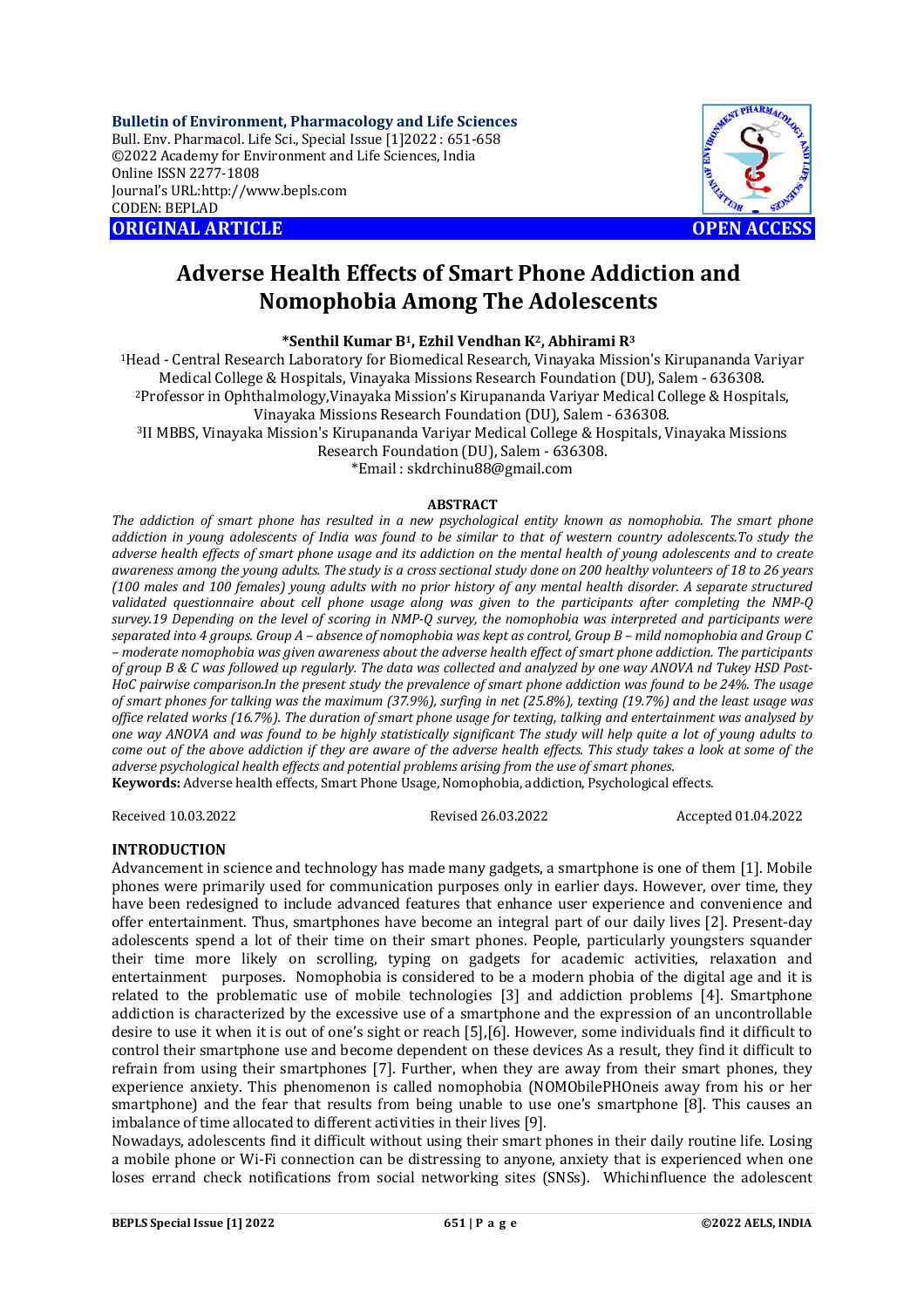lifestyle profiles (ALPs). The prevalence of nomophobia and smart phone addiction problem is now increasing globally [10]. The term Nomophobia is a psychological condition which is a kind of anxiety disorder and described in the DSM-IV, as a "phobia for a specific things". Various psychological factors such as low self-esteem, extrovert personality are recorded when a person overuses the mobile phone. The various signs and symptoms includes depression, anxiety, respiratory alterations, disorientation, trembling, agitation, perspiration, and tachycardia [11]. Significant predictors of ALPs includes both nomophobia and smartphone addiction. In addition, [12] nomophobia and smartphone addiction cannot be considered as unrelated disorders as both share the same symptoms [13],[14] and comorbid disorders such as obsessive-compulsive disorder, social phobia and depression [15]. Nomophobia may also act as a proxy to other disorders. Mobile phone addiction can be mentioned as one of the most important social problems caused by excessive use of mobile phones. Griffiths describes technological addiction as a behavioral and non-chemical addiction that is created by interaction with device. The positive life perspective and interpersonal relationship were negatively related to smart phone addiction [16]. Considering the importance of mobile phone addiction and the lack of studies on the relationship between addiction to mobile phone and sense of loneliness among the youngsters, this study was done. To study the adverse health effects of smart phone usage and its addiction on the mental health of young adolescents and to create awareness among the young adults.

#### **MATERIAL AND METHODS**

The study is a cross sectional study. Simple observations were made, based on a single examination of a cross-section of a population by administering a pre-tested questionnaire at one point in time. The study was conducted in Central Research Laboratory for Biomedical Research of VMKV Medical College & Hospitals, Salem after obtaining Human Ethical Committee approval (VMKVMCH/IEC/20/45). Consent was obtained from all the study participants. The study was done on 200 healthy volunteers of 18 to 26 years (100 males and 100 females) young adults with no prior history of any mental health disorder [17]. The confidentiality of the study participants was maintained throughout the study including the time period of cognitive behavioural therapy.

# **Nomophobia Questionnaire (NMP-Q):**

The NMP-Q has 20 questions, each scored on a 7-point Likert scale. The total score on the NMP-Q is 20 at its lowest (20\*1) or 140 (7\*20) at its highest [18].

| <b>SCORE</b> | <b>INTERPRETATION</b>                        |  |
|--------------|----------------------------------------------|--|
| 20           | Absence of nomophobia in participants        |  |
| 21-59        | Mild level of nomophobia in participants     |  |
| 60-99        | Moderate level of nomophobia in participants |  |
| 100-140      | Severe nomophobia in participants            |  |

#### **Data Collection Procedure:**

A separate structured validated questionnaire (copyrighted by author) about cell phone usage along with the adverse health effects such as lack of sleep and concentration, stress, anxiety depression, irritability etc., was given to the participants to collect all the necessary basic information after completing the NMP-Q survey [19] Depending on the level of scoring in NMP-Q survey, the nomophobia was interpreted and participants were separated into 4 groups. Group A – absence of nomophobia was kept as control, Group  $B$  – mild nomophobia and Group  $C$  – moderate nomophobia was given awareness about the adverse health effect of smart phone addiction through a detailed power presentation session as an awareness program by the author (Psychologist) and remedial measure was taught to them to de-addict themselves from nomophobia. After the awareness program a post session survey was taken from all the participants about the benefit of awareness program and their midset with future plan of preventing themselves from smart phone addiction. Group D – severe nomophobia was given an awareness session along with group B & C and then they were taken to psychologist for cognitive behavioural therapy (CBT) (results under process). The participants of group B & C was followed up regularly. The data was collected and analyzed.

#### **RESULTS**

The current study was designed to bring out awareness among the young adults and a remedial solution for smartphone addiction and nomophobia. The data collected through questionnaire was analysed mean, proportion and range was calculated and tabulated the other parameters were analysed using one way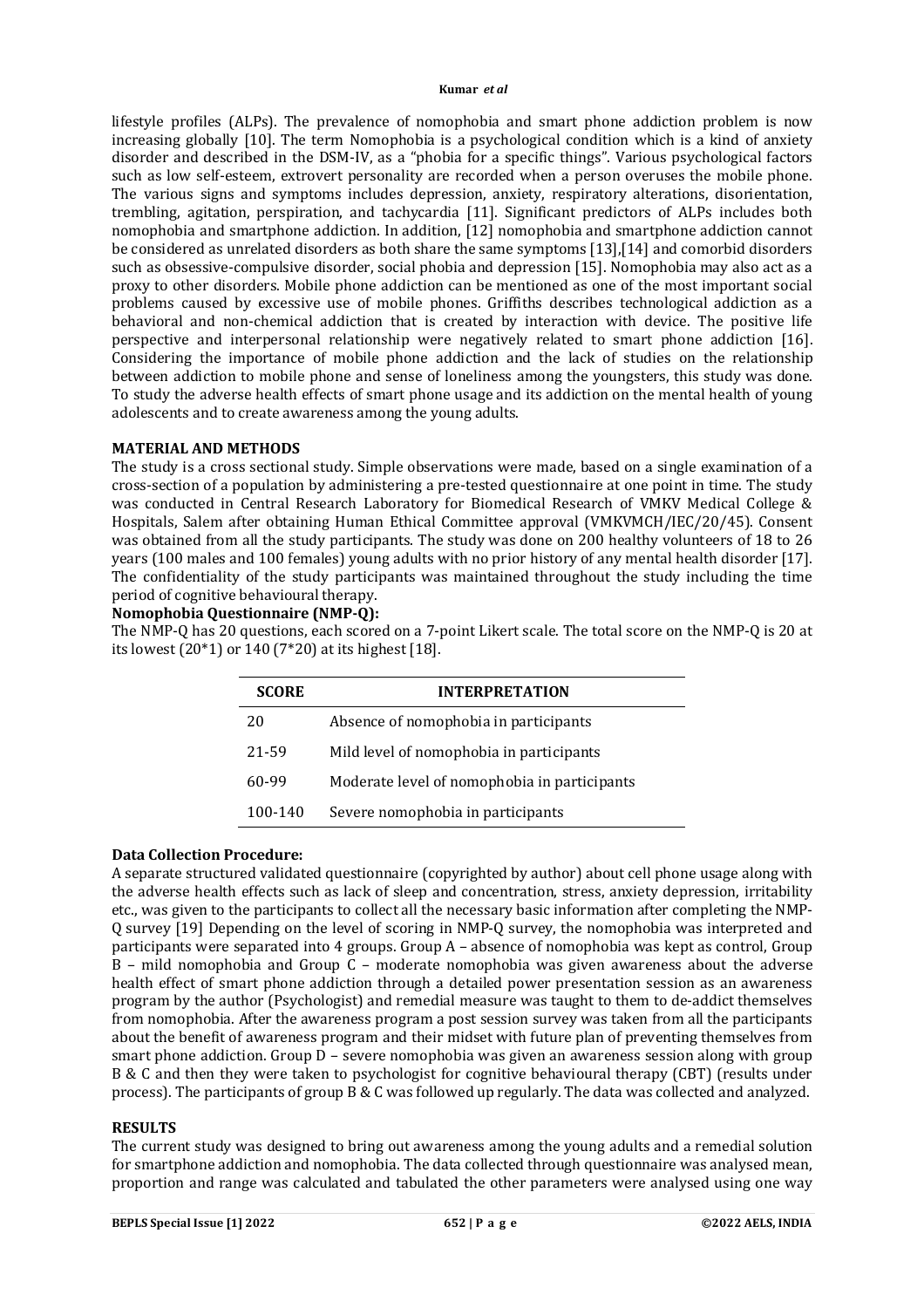ANOVA nd Tukey HSD Post-HoC pairwise comparison. Table 1 gives the SAR value (Specific Absorption Rate) of the smart phones used by the participants which was shown to be within the normal range (SAR level of 1.6 W/Kg for body or below was safe).

|                | <b>Scoring in NMP-Q</b> | SAR Value W/Kg | <b>Participants Age</b> |
|----------------|-------------------------|----------------|-------------------------|
|                | survey                  |                |                         |
| Mean           | 84.674                  | 1.12           | 13.84                   |
| <b>SD</b>      | 31.05                   | 0.429          | 3.40                    |
| Range          | 155                     | 1.667          |                         |
| <b>Minimum</b> | 20                      | 0.04           |                         |
| <b>Maximum</b> | 140                     | 1.707          | 19                      |

# **Table 1: Participants age & SAR Value of smart phones**





The various reasons for purchasing smart phones by participants include convenience, accessible, communication and entertainment (Figure 1). The usage of smart phones for talking was the maximum (37.9%), surfing in net (25.8%), texting (19.7%) and the least usage was office related works (16.7%) (Figure 2).



# **Figure 2: Generally usage of smart phone**<br>Calling / Talking



| S.No. | Smart phone usage by participants  |                        | Percentage |
|-------|------------------------------------|------------------------|------------|
| 1.    | Attending phone calls              | Attend all calls       | 50%        |
|       |                                    | Attend selective calls | 50%        |
| 2.    | Smart Phone switch off at night    | Yes                    | 47%        |
|       |                                    | No                     | 53%        |
| 3.    | Phone on 'silent / vibration mode' | Always                 | 34.8%      |
|       |                                    | Rare                   | 62.1%      |
|       |                                    | Never                  | 3.1%       |
| 4.    | Phone with you while exercising /  | Yes                    | 83.3%      |
|       | driving / shopping?                | No                     | 16.7%      |
| 5.    | Play games on phone                | Yes                    | 31.8%      |
|       |                                    | N <sub>0</sub>         | 68.2%      |
| 6.    | Use of Headsets                    | Wired                  | 47%        |
|       |                                    | Bluetooth              | 53%        |
| 7.    | Side mostly used to talk in smart  | Right                  | 80.3%      |
|       | phone                              | Left                   | 19.7%      |
| 8.    | Hand used for holding the smart    | Right                  | 78.8%      |
|       | phone                              | Left                   | 21.2%      |
| 9.    | Carrying the Smart phone           | Pockets                | 48.4%      |
|       |                                    | Bags / gadgets         | 25.8%      |
|       |                                    | <b>Hand Pouches</b>    | 25.8%      |

#### **Table 2: Smart phone usage by participants**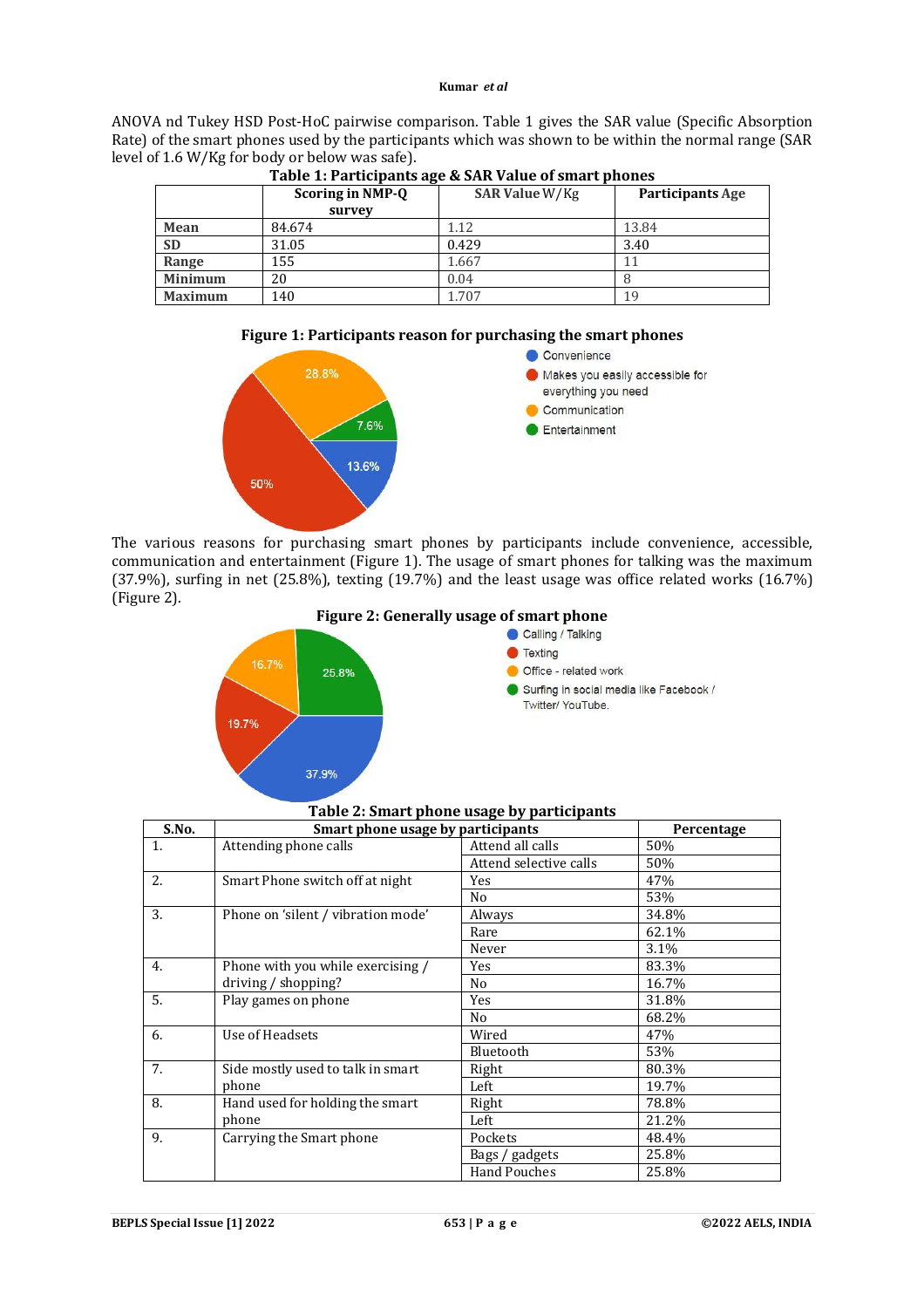Table 2 shows the parameters of smart phone usage like mode of usage, headsets usage and side preferred for talking and holding, methods of carrying the smart phones. Various purposes of smart phone usage like texting, gaming, calling, mails, listening songs, taking pictures are shown in figure 3. The other purposes of usage includes work and entertainment, studies related, social media, online class, YouTube, netflix, music, reading, editing and videography.



The duration of smart phone usage for texting, talking and entertainment was analysed by one way ANOVA and was found to be highly statistically significant (P value 0.0001) (Table 3). The Tukey HSD Post-HoC pairwise comparison was used to analyse the usage and found to be significant for Texting vs Talking and Talking vs Entertainments but not significant for Texting vs Entertainments (Table 4)

| S.No. | Normal usage of Smart phone per day<br>(Minutes) | <b>Mean</b> ±SD |
|-------|--------------------------------------------------|-----------------|
|       | Texting                                          | 185.32±127.01   |
|       | Talking                                          | 105.6±101.10    |
|       | Entertainments                                   | 163.06±106.27   |
| 4.    | Total time spent                                 | 375±210.6       |
|       | Work time usage                                  | 209.25±170.58   |

# **Table 3: Duration of Smart phone usage by participants**

# **Table 4: Tukey HSD Post-HoC pairwise comparison**

| S.No. | <b>Pairwise Comparison</b>       | P value |
|-------|----------------------------------|---------|
|       | <b>Texting vs Talking</b>        | 0.0001  |
|       | <b>Texting vs Entertainments</b> | 0.1159  |
|       | Talking vs Entertainments        | 0.0001  |

When the participants was questioned that whether they can live without smart phone for a day, around 77.3% said yes can survive whereas 22.7% people said that they cannot live. When they were asked for reasons the following were stated "I must get updated, It's been a part, Now generation everything is a phone that's why, I want to make sure that people, especially family and friends can contact me if needed and also I have online class and every information is for that is shared through WhatsApp" **Adverse health effects and its associated symptoms:** 

#### **Visual disturbances:**

It includes eye pain, staining of eyes, myopia, eye sight problem, eyes burn, eye problem like irritation, dryness of eyes and headache

#### **Auditory disturbances:**

It includes headache at times due to more noise, ear pain due to headphones, ear stuffing

#### **Psychological disturbances:**

The participants felt the following disturbances of a feel as if going to lose vision after using mobile for long time, head ache, addicted, ringing, distracts a lot, lack of sleep

## **Other associated symptoms on prolong usage:**

Headache, eye pain etc.., hand pain, visual defect, irritation in eyes sometime and inability to sleep.

# **DISCUSSION**

As per the earlier studies review done by Sahu *et al*., 2019, in India, the prevalence of mobile phone addiction ranges from 6% to 49%[20]. The review stated the various problematic issues of smart phone usage which was associated with feeling insecure, late night sleep, parent-child relationships affected,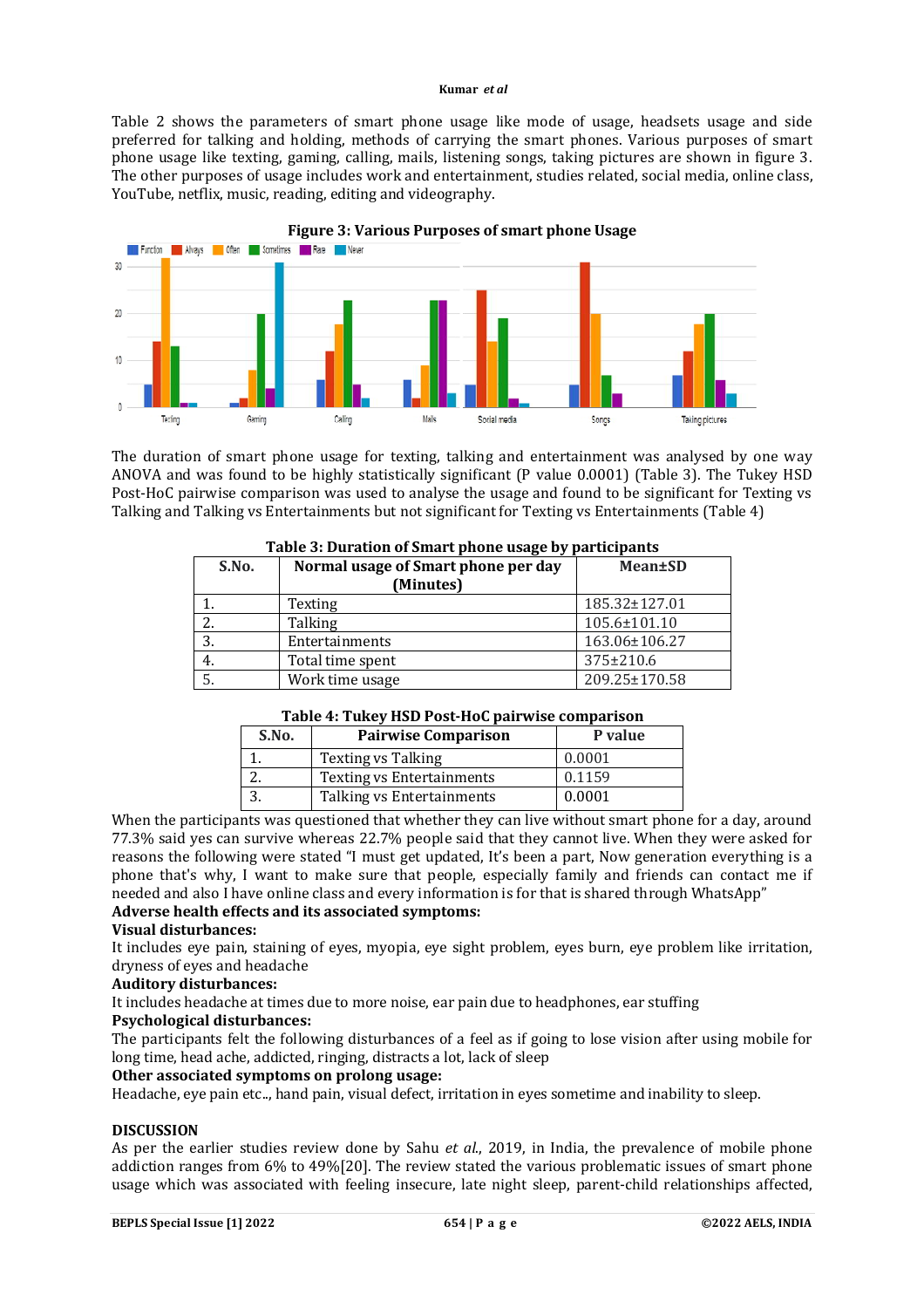pathological gambling, depression, tension and anxiety, hyperactivity, and emotional symptoms. In a study, smart phone dependence was found in 31% of students from  $8<sup>th</sup>$  to  $10<sup>th</sup>$  grade (Sample N=415) [21] In the study, smart phone dependence was associated with gender, type of smart phone used, average time duration spent per day on the smart phone and years of usage. Higher range of smart phone dependence was reported in a systematic review and meta-analysis on Indian adolescents (39-44% in a sample group of 1304) [22]. Various meta-analysis stated that smartphone addiction could lead to negative health risks and dysfunctional interpersonal skills. In another study the phubbing phenomenon in a sample of adolescents from India (sample N=400), the prevalence was found to be 49% [23]. In the present study the prevalence of smart phone addiction was found to be 24% (Table 5).

| Country                     | Prevalence                  |
|-----------------------------|-----------------------------|
| Turkey [24],[25]            | 51%                         |
|                             | 89%                         |
| Great Britain [26]          | 10%                         |
| Barcelona <sup>[27]</sup>   | 2%                          |
| Switzerland <sup>[28]</sup> | 17%                         |
| Rome <sup>[29]</sup>        | 26%                         |
| South Korea                 | 14%                         |
| [30],[31],[32],[33]         | 31%                         |
|                             | 15% for boys, 24% for girls |
|                             | 32%                         |
| Taiwan [34]                 | 21%                         |
| Japan <sup>[35]</sup>       | 23% for boys, 44% for girls |
| India [20], [21], [22]      | 6-49%                       |
|                             | 39-44%                      |
|                             | 31%                         |
| Present study               | 24%                         |

# **Table 5: Prevalence of smart phones addiction in adolescents of various countries**

#### **Gender differences:**

Gender differences were also reported on the prevalence of smart phone addiction in adolescent age group of people [36].A study from Taiwan reported that adolescent females had shown a greater smartphone dependence when compared to that of adolescent males [37]. In another study conducted in Japan on a sample of high school students (sample N=195), female were found to spend more hours a day on smart phones than that of males [35]. The survey reports that 42% of females and 23% of males spent 3 hours a day on smart phones on an average. Gender differences also emerged on the purpose of smart phone usage. Females usually spend longer duration on social networking sites, Internet browsing, and online chat whereas males spend more time on playing games.

# **Internet addiction and gaming:**

The frequent usage of internet and smart phone gaming have been an important variable of smart phone addictions in adolescents. A study from Japan reported that females use their smart phones for social networking whereas males used their smart phones for gaming via the internet [38].Usually the Smartphone Addiction Scale scores were found to be higher in females. In another study scores on the Internet Addiction Test were found to be a predictive factor of smartphone addiction[39],[40].Smart phone gaming usually resulted in smart phone addiction[41]. In the present study the usage of smart phones for talking was the maximum (37.9%), surfing in net (25.8%), texting (19.7%) and the least usage was office related works (16.7%) (Figure 2).

# **Adverse health effects and its associated symptoms:**

Reinecke et al. (42) had investigated psychological health effects and stimulator of digital stress. He had reported that communication load was positively related to perceived stress and had an indirect impact on depression and anxiety too. Another study was investigated whether anxiety and depression independently contributed to smart phone addictions in a sample of 668 students and proposed that depression and anxiety were also a positive predictor of smart phone addiction [43].Researchers found an intensive increase of smart phone usage among teenagers and the symptoms of depression, suicide risk factors and suicide rate. Smart phone addiction is negatively correlated with academic performance [44],[45].

Negi and Godiyal (2016) survey reported that there were correlation of negative psychological effects of smartphone usage on the young generations who were under depression and anxious while using their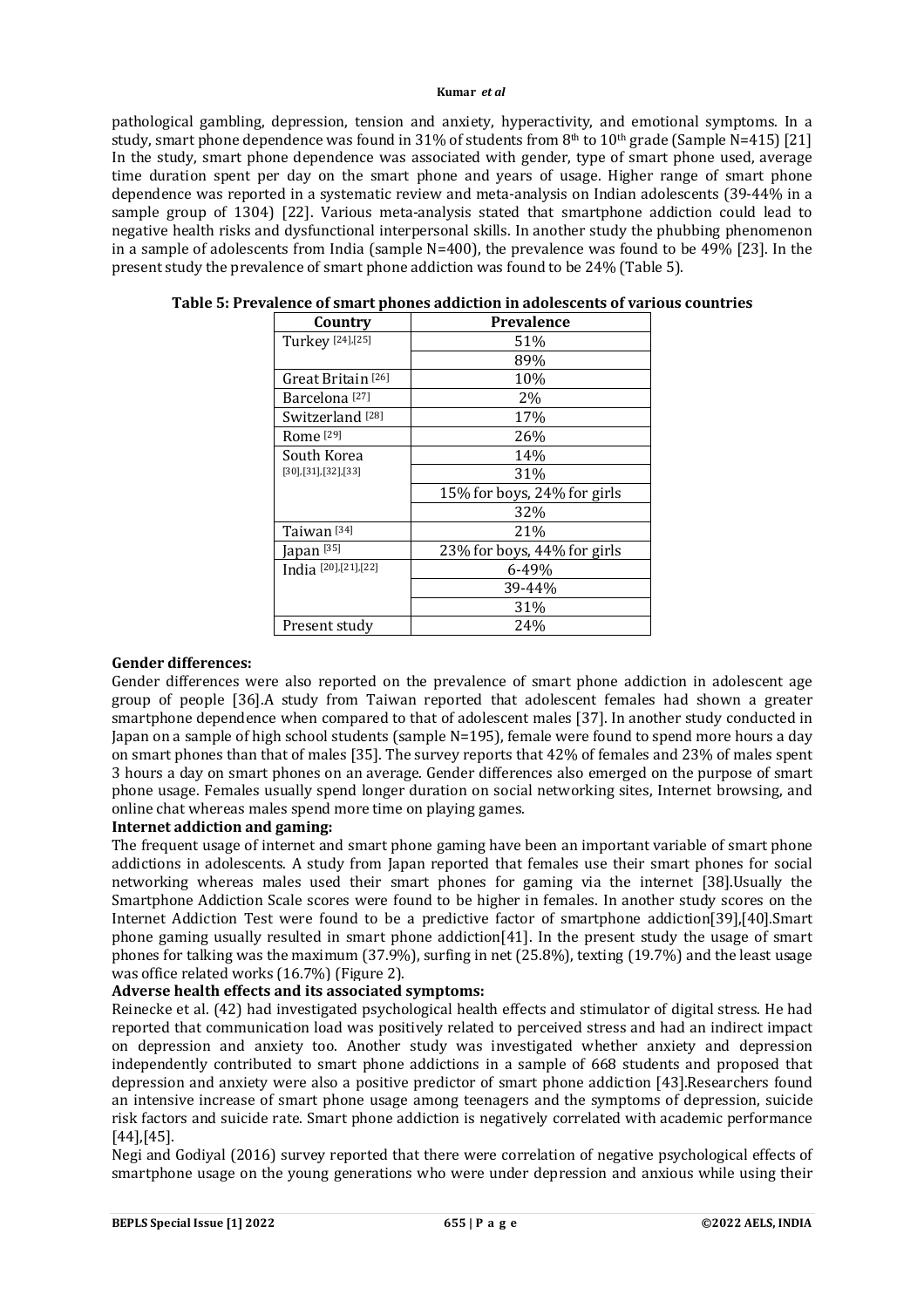smart phones [46].Another study investigated the addiction to the internet and personality traits and found that loyalty, emotional stability, and extroversion were the major predictors of internet addiction [47].Thomée et al. (2011) had concluded that high smart phone usage was associated with sleep deprivation and symptoms of depression in both men and women [48]. A study on Malaysian population stated that frequent smart phone usage may lead to physiological and psychological complications [49]. A descriptive research suggested that internet addiction is similar to that of drug addiction except behavioral addiction (internet addiction) doesn't involve a substance. Another observational study reports that insomnia may lead to depression. Li et al. (2016) reported that insomnia and risk of depression are associated [50]. The smart phone usage had been associated with sleep deficit, depression, anxiety, and stress [51].

A researcher stated that teenagers who spend more hours on their smart phones likely having more risk of suicide. Other associated symptoms includes low emotional stability, chronic stress, and depression [52].

In the present study the Visual disturbances includes eye pain, staining of eyes, myopia, eye sight problem, eyes burn, eye problem like irritation, dryness of eyes and headache. Auditory disturbances includes headache at times due to more noise, ear pain due to headphones, ear stuffing. Psychological disturbances of a feel as if going to lose vision after using mobile for long time, head ache, addicted, ringing, distracts a lot, lack of sleep. Other associated symptoms on prolong usage includes headache, eye pain etc.., hand pain, visual defect, irritation in eyes sometime and inability to sleep.

#### **CONCLUSION**

The current study was designed to bring out awareness among the young adults of smartphone addiction and nomophobia. The study will help quite a lot of young adults to come out of the above addiction if they are aware of the adverse health effects. This study takes a look at some of the adverse psychological health effects and potential problems arising from the use of smart phones. It also helps to associate the knowledge and attitude of young adults regarding preventing of mental health complication on smart phone addiction. The study will be further extended with CBT treatment modalities through psychologist which will help the young adults suffering from cell phone addition and nomophobia to revert back to normalcy.

#### **CONFLICT OF INTEREST**

The authors declare that they have no conflict of interest.

#### **REFERENCES**

- 1. Nishad, Rana. (2016). Impact of mobile phone addiction among college going students: A literature review. Adv Res J Soc Sci.;7(1):111–115.
- 2. Parasuraman S, Sam A T, Yee S W K, Chuon B L C, & Ren L Y. (2017). Smartphone usage and increased risk of mobile phone addiction: A concurrent study. International Journal of Pharmaceutical Investigation. 7(3):125– 131.
- 3. Gezgin D M, Sumuer E, Arslan O, Yildirim S. (2019). Nomophobia prevalence among pre-service teachers: A case of Trakya university. Trakya Üniversitesi E\_gitim Fakültesi Dergisi.7(1):86–89.
- 4. Güzel S. (2019). Fear of the age: Nomophobia (No-Mobile-Phone). Journal of Academic Perspective on Social Studies. 1(1):20–24.
- 5. Buctot D B, Kim N, & Park K E. (2018). Development and evaluation of smartphone detox program for university students. International Journal of Contents.;14(4):1–9.
- 6. Byeon H S. (2017). The review of needs and benefits of digital detox. Korean Management Consulting Review. 17(1):71–78.
- 7. Griffiths M D A. (2005). Components model of addiction within a biopsychosocial framework. Journal of Substance Use.10(4):191–197.
- 8. Bian M & Leung L. Linking loneliness, shyness, smartphone addiction symptoms, and patterns of smartphone use to social capital. Social Science Computer Review.2015;33(1): 61–79.
- 9. Yildirim, Yildirim C & Correia A. (2015). Exploring the dimensions of nomophobia: Development and validation of a self-reported questionnaire. Computers in Human Behavior. 49:130–137.
- 10. World Health Organization. Management of substance abuse: Dependence syndrome. (2019). [http://www.who.int/substance\\_abuse/terminology/definition1/en/.](http://www.who.int/substance_abuse/terminology/definition1/en/.)
- 11. Emanuel R, Bell R, Cotton C, Craig J, Drummond D, Gibson S, et al. The truth about smartphone addiction. College Student Journal.2015;49(2):291–299.
- 12. Tran D. (2016). Classifying nomophobia as smart-phone addiction disorder. UC Merced Undergraduate Research Journal.;9(1).10-18
- 13. Bragazzi N L & Del Puente G. (2014). A proposal for including nomophobia in the new DSM-V. Psychology Research and Behavior Management, 7:155–160.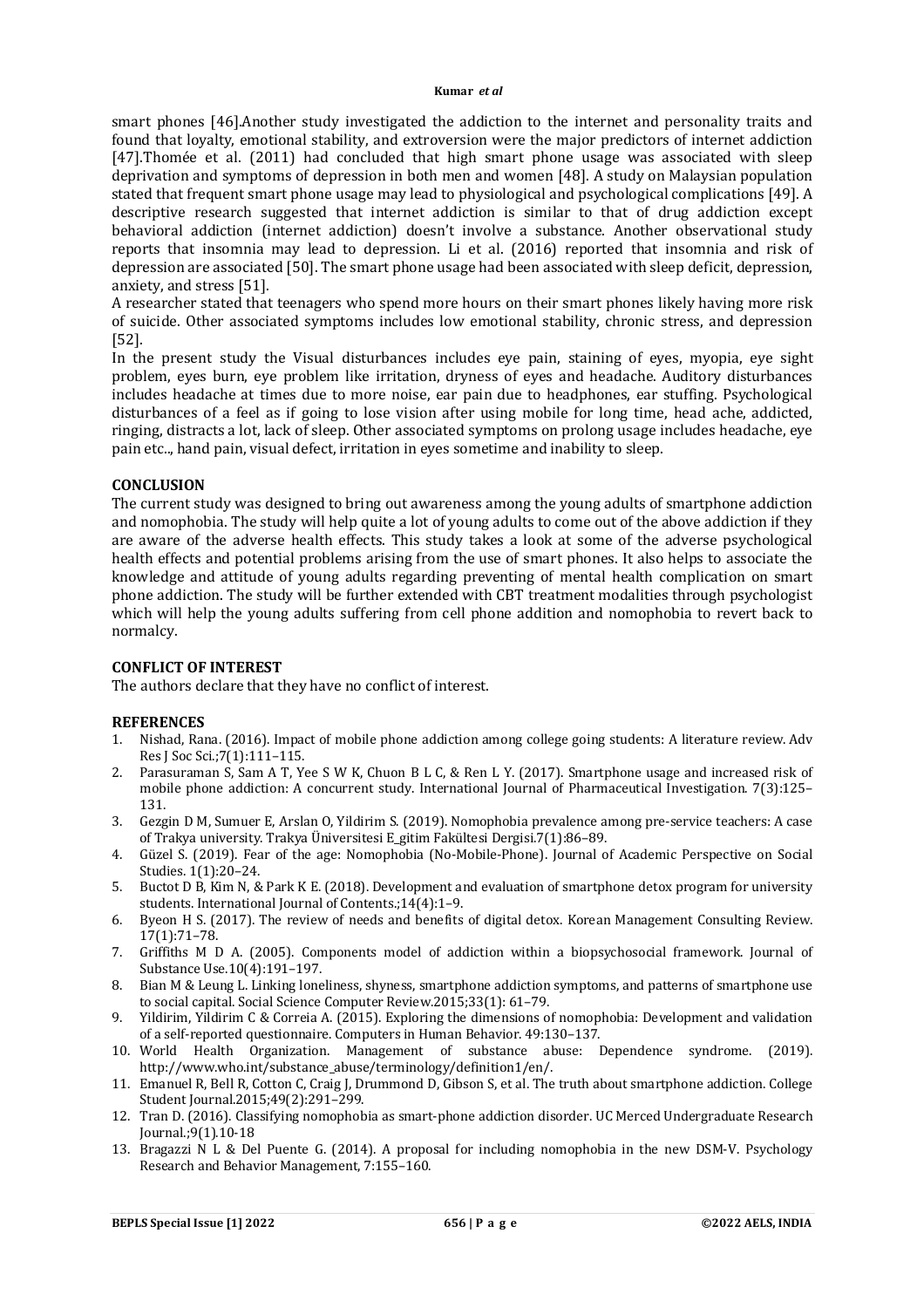- 14. Park W K. (2005). Mobile phone addiction. In Mobile communications. Computer supported cooperative work London: Springer. 31.[https://doi.org/10.1007/1-84628-248-9\\_17.](https://doi.org/10.1007/1-84628-248-9_17.)
- 15. King A L S, Valença A M, Silva A C O, Baczynski T, Carvalho M R & Nardi A E. (2013). Nomophobia: Dependency on virtual environments or social phobia? Computers in Human Behavior. 29(1):140–144.
- 16. Secur Envoy. 66% of the population suffer from Nomophobia the fear of being without their phone. 2012. [http://www.securenvoy.com/blog/2012/02/16/66-of-thepopulation-suffer-fromnomophobia-the-fear-of](http://www.securenvoy.com/blog/2012/02/16/66-of-thepopulation-suffer-fromnomophobia-the-fear-of-)being-without-their-phone/. (Accessed 26 June 2018).
- 17. <http://www8.nationalacademies.org/onpinews/newsitem.aspx?RecordID=18869.>
- 18. <https://www.psytoolkit.org/cgi-bin/psy2.4.1/survey?s=N2zGz.>
- 19. Jayanti P Acharya, Indranil Acharya, Divya Waghrey.(2013). A study on some psychological health effects of cellphone usage amongst college going students. Int J Med Res Health Sci. 2(3):388-394.
- 20. Sahu M, Gandhi S, Sharma M K. (2019). Mobile phone addiction among children and adolescents: A systematic review. J Addict Nurs. 30(4):261-268.
- 21. Nikhita CS, Jadhay PR, Ajinkya SA. (2015). Prevalence of mobile phone dependence in secondary school adolescents. J Clin Diagn Res. 9(11):6-9.
- 22. Davey S, Davey A. (2014). Assessment of smartphone addiction in Indian adolescents: A mixed method study by systematic-review and meta-analysis approach. Int J Prev Med.5(12):1500-1511.
- 23. Davey S, Davey A, Ragav SK, Singh JV, Singh N, et al. (2018). Predictors and consequences of "phubbing" among adolescents and youth in India: An impact evaluation study. J Family Community Med. 25(1):35-42.
- 24. Firat S, Gul H, Sertcelik M, Gul A, Gurel Y, et al. (2018). The relationship between problematic smartphone use and psychiatric symptoms among adolescents who applied to psychiatry clinics. Psychiatry Res. ;270:97-103.
- 25. Ayar D, Bektas M, Bektas I, Akdeniz Kudubes A, Selekoglu Ok Y, et al. (2017). The effect of adolescents' internet addiction on smartphone addiction. J Addict Nurs.28(4): 210-214.
- 26. Lopez Fernandez O, Honrubia Serrano L, Freixa Blanxart M, Gibson W. (2014). Prevalence of problematic mobile phone use in British adolescents. Cyberpsychol Behav Soc Netw.17(2): 91-98.
- 27. Munoz Miralles R, Ortega Gonzalez R, Lopez Moron MR, Batalla Martinez C, Manresa JM, et al.(2016). The problematic use of information and communication technologies (ICT) in adolescents by the cross sectional JOITIC study. BMC Pediatr. 16(1): 140.
- 28. Haug S, Castro RP, Kwon M, Filler A, Kowatsch T, et al. (2015). Smartphone use and smartphone addiction among young people in Switzerland. J Behav Addict. 4(4): 299-307.
- 29. Cerutti R, Presaghi F, Spensieri V, Valastro C, Guidetti V. (2016). The potential impact of internet and mobile use on headache and other somatic symptoms in adolescence. A population-based cross-sectional study. Headache. 56(7): 1161-1170.
- 30. Lee H, Kim JW, Choi TY. (2017). Risk factors for smartphone addiction in Korean adolescents: Smartphone use patterns. Journal of Korean Medical Science.32(10):1674-1679.
- 31. Cha SS, Seo BK. (2018). Smartphone use and smartphone addiction in middle school students in Korea: Prevalence, social networking service, and game use. Health Psychol Open. 5(1): 2055102918755046.
- 32. Chung JE, Choi SA, Kim KT, Yee J, Kim JH, et al. (2018). Smartphone addiction risk and daytime sleepiness in Korean adolescents. J Paediatr Child Health.54(7): 800-806.
- 33. Lee SY, Lee D, Nam CR, Kim DY, Park S, et al. (2018). Distinct patterns of internet and smartphone-related problems among adolescents by gender: Latent class analysis. J Behav Addict.7(2):464-465.
- 34. Pan YC, Chiu YC, Lin YH. (2019). Development of the problematic mobile gaming questionnaire and prevalence of mobile gaming addiction among adolescents in Taiwan. Cyberpsychol Behav Soc Netw. 22(10): 662-669.
- 35. Nishida T, Tamura H, Sakakibara H. (2019). The association of smartphone use and depression in Japanese adolescents. Psychiatry Res.273: 523-527.
- 36. Field T.(2013). Internet addiction in adolescents: A review. Journal of Addictions and Therapies 1: 1-11.
- 37. Yang SY, Lin CY, Huang YC, Chang JH. (2018). Gender differences in the association of smartphone use with the vitality and mental health of adolescent students. J Am Coll Health.66(7): 693-701.
- 38. Tateno M, Teo AR, Ukai W, Kanazawa J, Katsuki R, et al. (2019). Internet addiction, smartphone addiction, and Hikikomori trait in Japanese young adult: Social isolation and social network. Front Psychiatry.10:455.
- 39. Derevensky JL, Hayman V, Gilbeau L. (2019). Behavioral addictions: Excessive gambling, gaming, internet and smartphone use among children and adolescents. Pediatr Clin North Am.66(6):1163-1182.
- 40. Roh D, Bhang SY, Choi JS, Kweon YS, Lee SK, et al. (2018). The validation of implicit association test measures for smartphone and internet addiction in at-risk children and adolescents. J Behav Addict. 7(1): 79-87.
- 41. Liu CH, Lin SH, Pan YC, Lin YH (2016) Smartphone gaming and frequent use pattern associated with smartphone addiction. Medicine (Baltimore).95(28):e4068.
- 42. Reinecke L, Aufenanger S, Beutel ME, Dreier M, Quiring O, Stark B, et al. (2017). Digital stress over the life span: the effects of communication load and internet multitasking on perceived stress and psychological health impairments in a German probability sample. Media Psychol. 20:90-115.
- 43. Boumosleh JM, Jaalouk D. (2017). Depression, anxiety, and smartphone addiction in university students- a crosssectional study. PLos ONE.12(8):e0182239.
- 44. Baert S, Vujić S, Amez S, Claeskens M, Daman T, Maeckelberghe A, et al.(2018).Smartphone use and academic performance: correlation or causal relationship ? Bonn: IZA, Institute of Labor Economics,.
- 45. Boumosleh J, Jaalouk D.(2018). Smartphone addiction among university students and its relationship with academic performance. Global J Health Sci.10:48-59.
- 46. Negi KS, Godiyal S.(2016). College students' opinion about cell phone usage. Int Educ Sci Res J. 2(10):35-8.